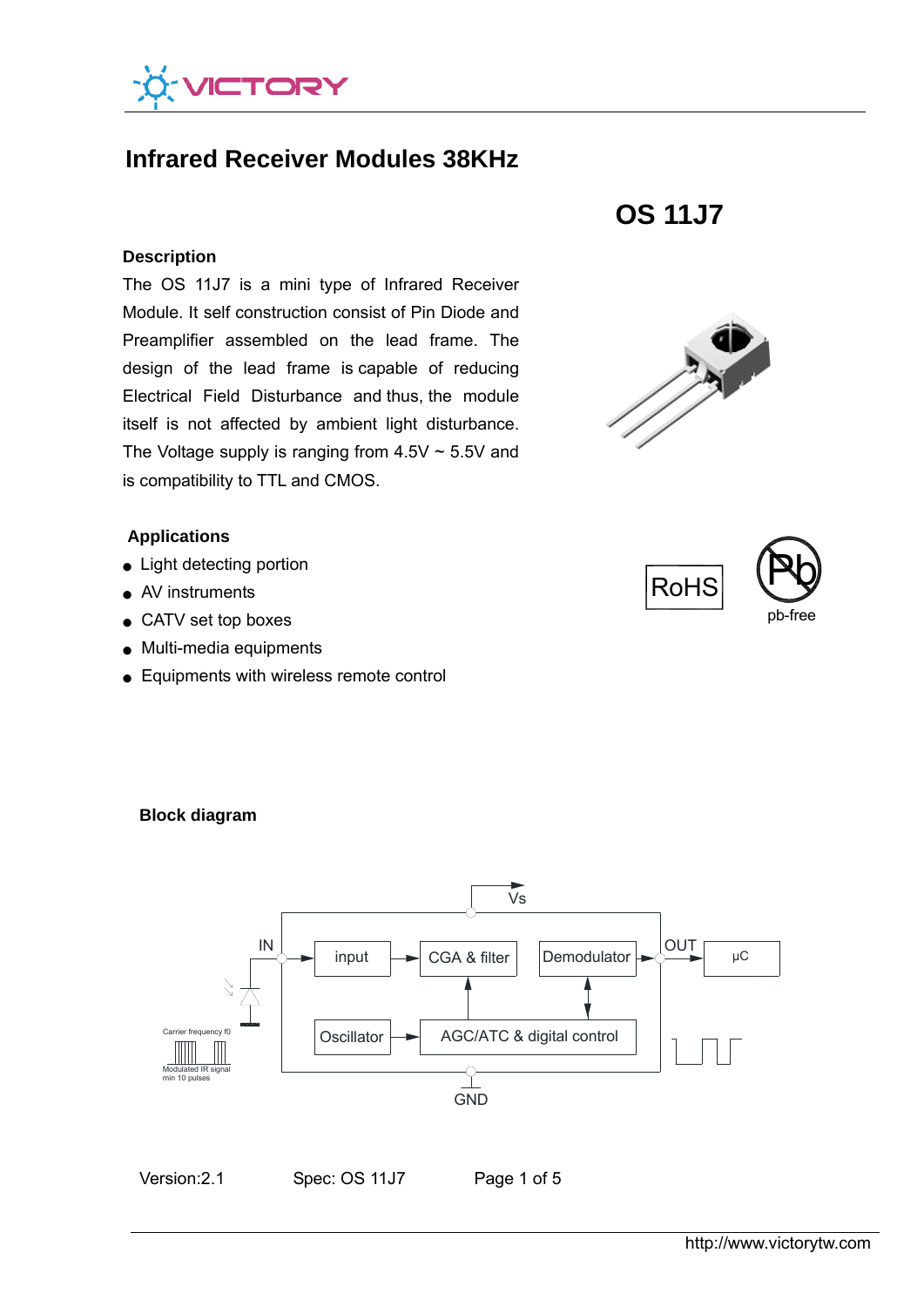

# **Application Circuit**



#### **Transmitter Wave Form**



**D.U.T out put Pulse** 



Version: 2.1 Spec: OS 11J7 Page 2 of 5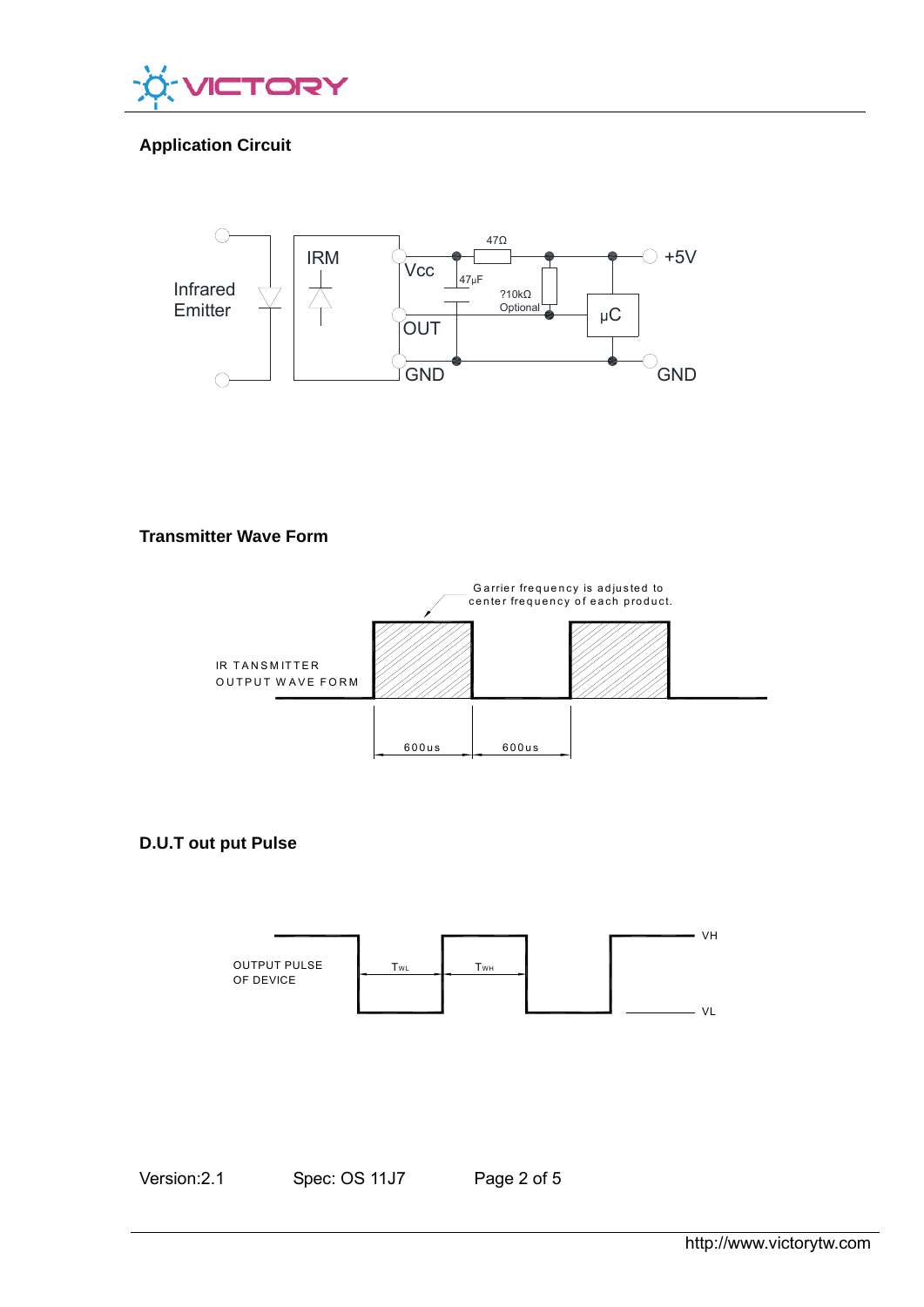

## **Package Dimension**



#### unit: mm

# **Notes:**

- 1. All dimensions are millimeters.
- 2. Tolerance is  $\pm$  0.2mm unless otherwise specified.
- 3. Specifications are subject to change without notice.

Version: 2.1 Spec: OS 11J7 Page 3 of 5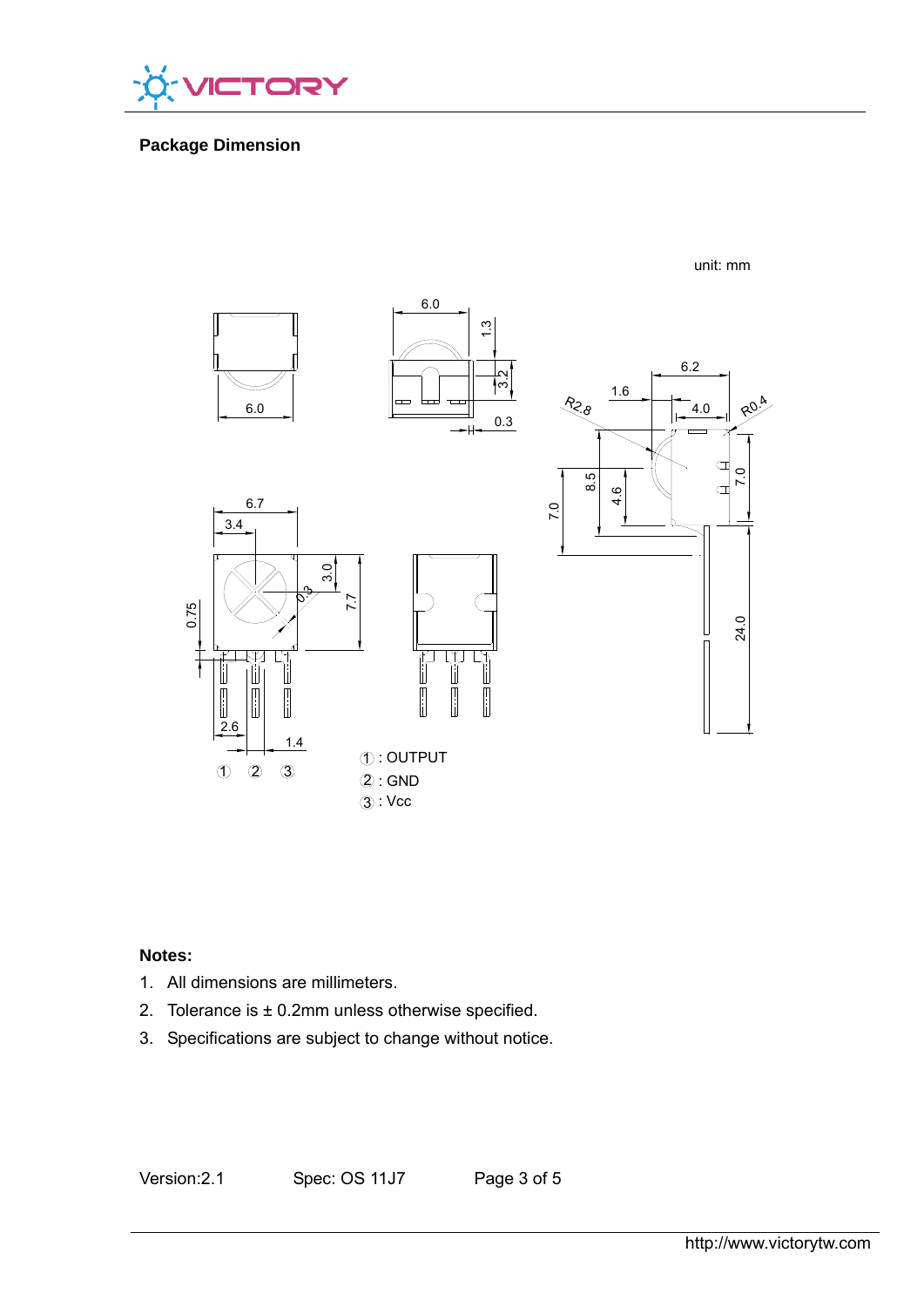

#### **Absolute Maximum Ratings (Ta=25**℃**)**

| <b>Parameter</b>             | <b>Symbol</b> | Rating      | Unit   |
|------------------------------|---------------|-------------|--------|
| <b>Supply Voltage</b>        | Vcc           | 6.0         |        |
| <b>Soldering Temperature</b> | Tsol          | 260         | $\sim$ |
| Storage Temperature          | Tstg          | -40 - +85   | $\sim$ |
| <b>Operating Temperature</b> | Topr          | $-25 - +85$ | $\sim$ |

Note: Please take note the Absolute Maximum Rating values. Any operation beyond the specified ratings in this table will result degradation of life-span and may cause product to fail.

| <b>Parameter</b>              | <b>Symbol</b>     | Min. | Typ. | Max. | <b>Unit</b> |
|-------------------------------|-------------------|------|------|------|-------------|
| <b>Supply Voltage</b>         | Vcc               | 4.5  | 5.0  | 5.5  | $\vee$      |
| <b>Consumption Current</b>    | Icc               |      |      | 1.2  | mA          |
| <b>B.P.F Center Frequency</b> | Fo                |      | 38   |      | <b>KHz</b>  |
| Peak Wavelength               | $\lambda_{\rm p}$ |      | 940  |      | nm          |
| <b>Reception Distance</b>     | $L_0$             | 8    |      |      | m           |
|                               | $L_{45}$          | 5    |      |      |             |
| Half Angle (Horizontal)       | $\Theta_h$        |      | 45   |      | deg         |
| Half Angle (Vertical)         | $\Theta_{\rm v}$  |      | 45   |      | deg         |
| High Pulse Width              | $T_{\rm H}$       | 400  |      | 800  | μs          |
| Low Pulse Width               | $T_{L}$           | 400  |      | 800  | μs          |
| High Output Voltage           | $V_{H}$           | 4.5  |      |      | V           |
| Low Output Voltage            | $V_L$             |      | 0.2  | 0.5  | V           |

# **Electro-Optical Characteristics (Ta=25**℃**)**